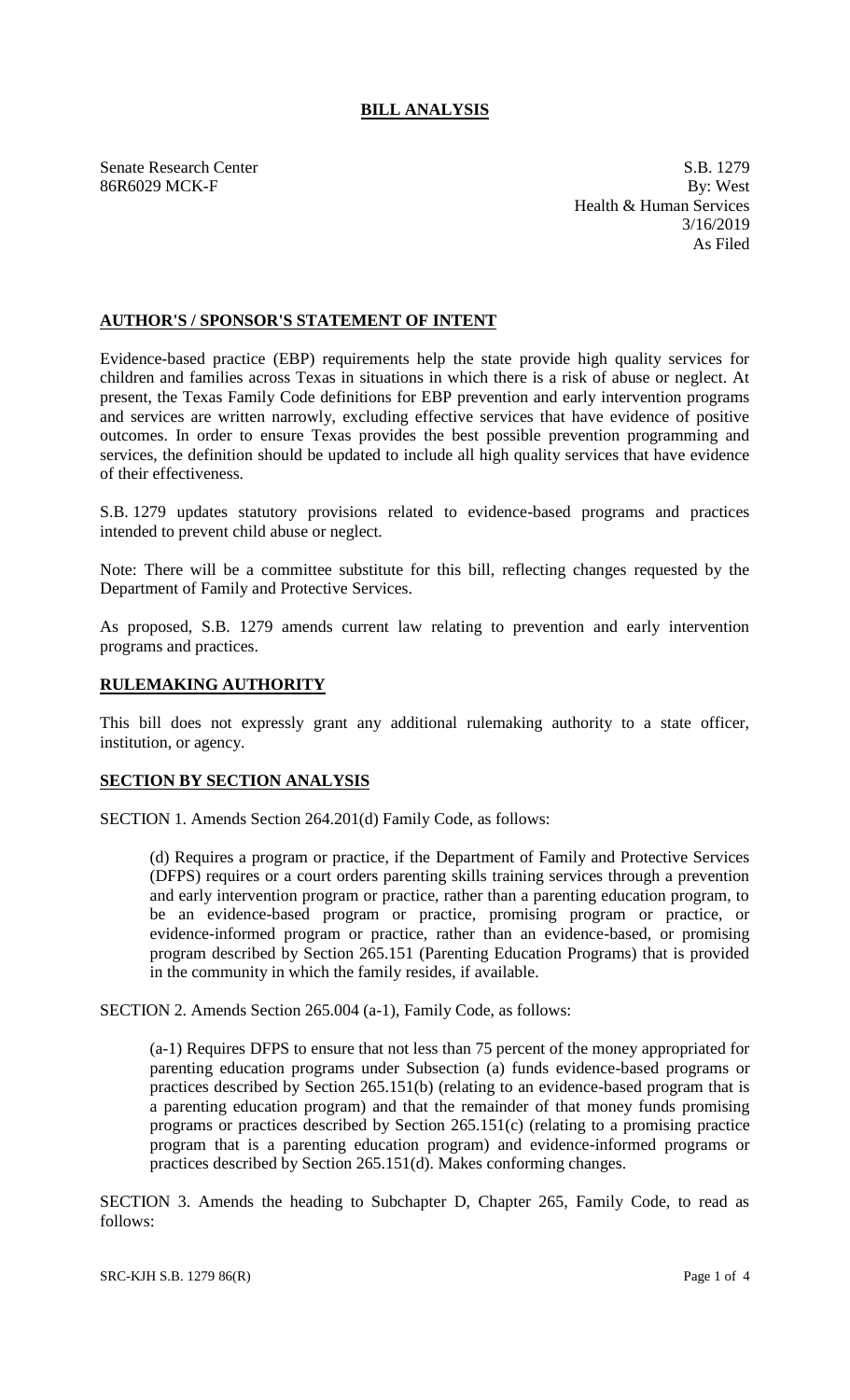#### SUBCHAPTER D. EVIDENCE-BASED PROGRAMS AND PRACTICES

SECTION 4. Amends Section 265.151, Family Code, as follows:

Sec. 265.151. New heading: REQUIREMENTS FOR PROGRAMS AND PRACTICES ON EVIDENCE-BASED SPECTRUM. (a) Requires a prevention and early intervention program, or practice provided by DFPS, rather than a parenting education program, to be an evidence-based program or practice, a promising program or practice, or an evidence-informed program or practice described by this section.

(b) Provides that an evidence-based program or practice is a program or practice, rather than a parenting education program, that:

(1)–(2) makes no changes to these subdivisions;

(3) has demonstrated significant positive outcomes, as required by Section 265.152, rather than significant positive short-term and long-term outcomes;

(4) is listed as an evidence-based program or practice by a nationally recognized clearinghouse associated with a state or federal agency or an institution of higher education. Deletes existing text providing that an evidence-based program is one that has been evaluated by at least one rigorous, random, enrolled research trial across heterogeneous populations or communities with research results that have been published in a peer-reviewed journal;

(5) substantially complies with a program or practice manual or design that specifies the purpose, outcomes, duration, and frequency of the program or practice services;

(6) makes a nonsubstantive change to this subdivision;

(7) is associated with a national organization, institution of higher education, or national or state public health institute;

(8) demonstrates substantial connections to other community-based services; and

(9) for crisis counseling, individual therapy, family therapy, clinical services, and other recognized professional practices requires:

(A) providers to meet any state requirements for professional licensure or certification; and

(B) practices to have empirical evidence to support the effectiveness of the practice.

(c) Provides that a promising program or practice is a parenting education program or practice that:

(1) has an active impact evaluation program or practice or demonstrates a schedule for implementing an active impact evaluation program or practice;

(2) is listed as a promising program or practice by a nationally recognized clearinghouse associated with a state or federal agency or an institution of higher education. Deletes existing text that provides that a promising program or practice is a practice that has been evaluated by at least one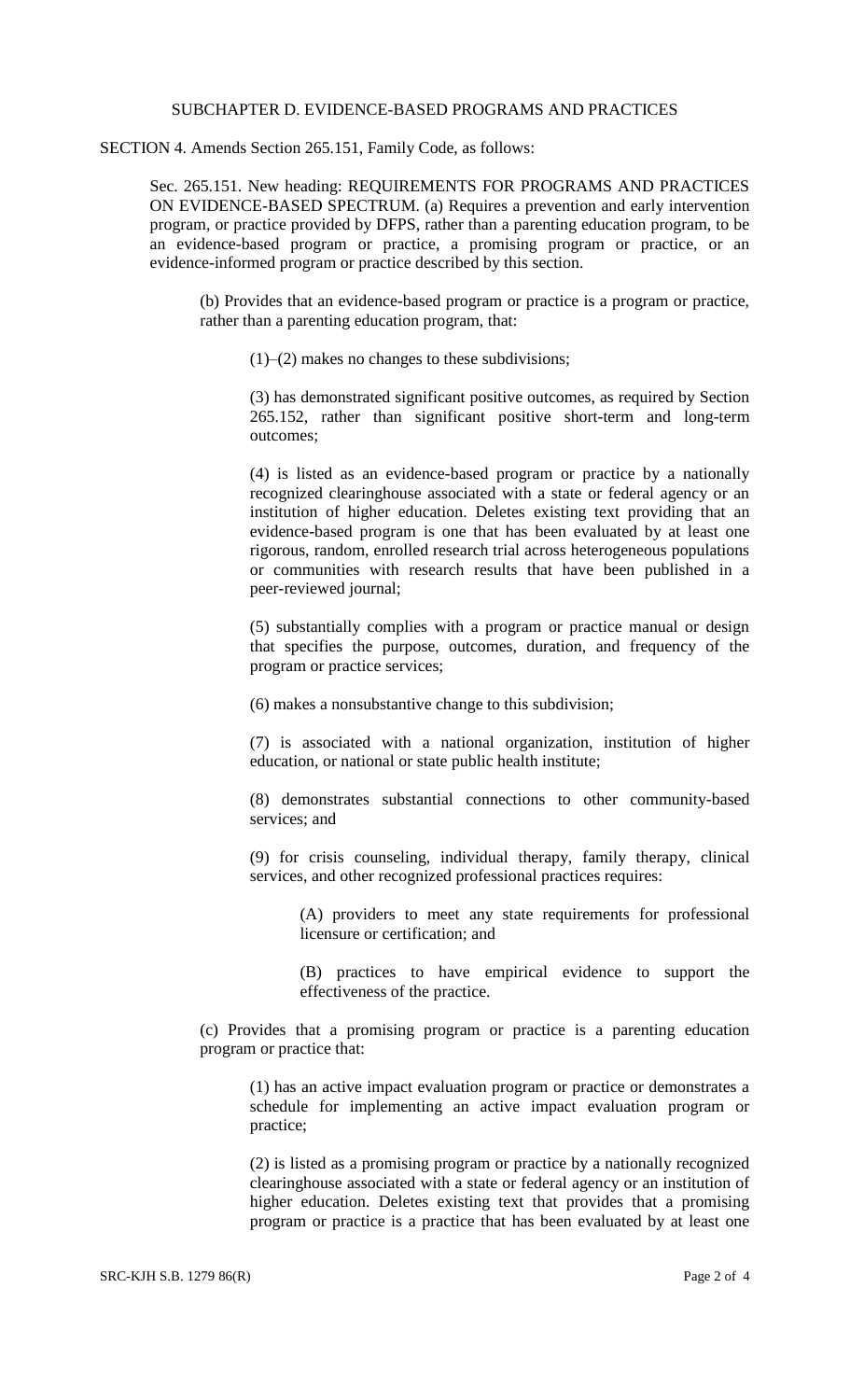outcome-based study demonstrating effectiveness or random, controlled trial in a homogeneous sample;

(3)–(5) makes nonsubstantive and conforming changes; and

(6) demonstrates substantial connections to other community-based services.

(d) Provides that an evidence-informed program or practice is a program or practice that:

(1) combines well-researched interventions with clinical experience, ethics, and client preferences and culture to guide and inform the delivery of treatments and services;

(2) has an active impact evaluation program or demonstrates a schedule for implementing an active impact evaluation program;

(3) substantially complies with a program or practice manual or design that specifies the purpose, outcome, duration and frequency of the program or practice services; and

(4) employs well-trained and competent staff and provides continual relevant professional development opportunities to the staff.

SECTION 5. Amends Section 265.152, Family Code, as follows:

Sec. 265.152. New heading: OUTCOMES OF PREVENTION AND EARLY INTERVENTION PROGRAMS AND PRACTICES. Requires DFPS to ensure that a prevention and early intervention program, rather than a parenting education program, provided under this subchapter, rather than chapter, achieves favorable behavioral outcomes in at least two of the following areas:

(1) makes no changes to this subdivision;

(2) increased readiness for and participation and performance in school, rather than increased school readiness of children;

(3)–(4) makes no changes to these subdivisions;

(5) improved social-emotional development of children and youth;

(6) increased protective factors, including nurturing, bonding, and other parenting skills, rather than improved parenting skills, including nurturing and bonding;

(7) makes no changes to this subdivision;

(8) reduced parental or youth involvement and support;

(9) increased paternal involvement and support;

(10) improved maternal and child health; and

(11) increased protective factors for youth.

SECTION 6. Amends Section 265.153, Family Code, as follows:

Sec. 265.153. New heading: EVALUATION OF PREVENTION AND EARLY INTERVENTION PROGRAMS AND PRACTICES. (a) Requires DFPS to adopt outcome indicators to measure the effectiveness of prevention and early intervention